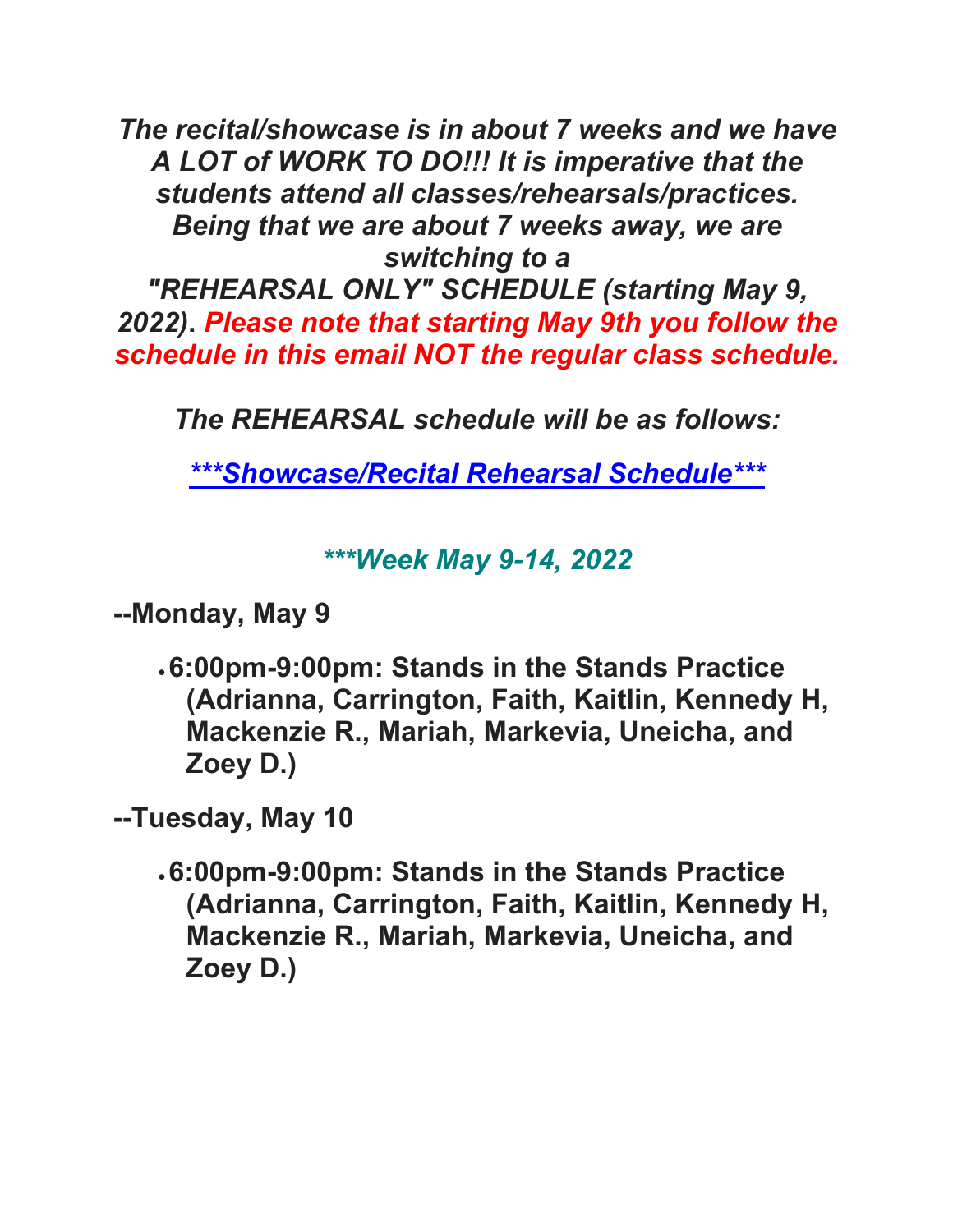**--Wednesday, May 11**

•**5:45pm-7:00pm: Tap I** •**6:15pm-7:00pm: All Boys Hip Hop** •**7:00pm-8:15pm: Open Jazz** •**7:00pm-8:15pm: Hip Hop I** •**8:15pm-9:30pm: Tap III**

**--Thursday, May 12**

•**5:45pm-7:00pm: Ballet II/Ballet Foundations**

•**7:00pm-8:15pm: Ballet III**

•**8:15pm-9:30pm: Modern III**

**--Friday, May 13**

•**5:45pm-7:10pm: Modern I and Modern II**

•**7:15pm-8:15pm: African I**

•**8:15pm-9:30pm: Hip Hop II**

**--Saturday, May 14—PICTURE DAY #1**

**· 10:30 am: Creative Movement**

**· 11:30 am: Modern II/ Modern I/ Tap I/ Tap II** *(Modern II will go first for this picture block)*

**· 1:00 pm: All Boys Hip Hop/ Ballet I/ African I/ Hip Hop I/ Hip Hop II** *(All Boys Hip Hop will go first for this picture block)*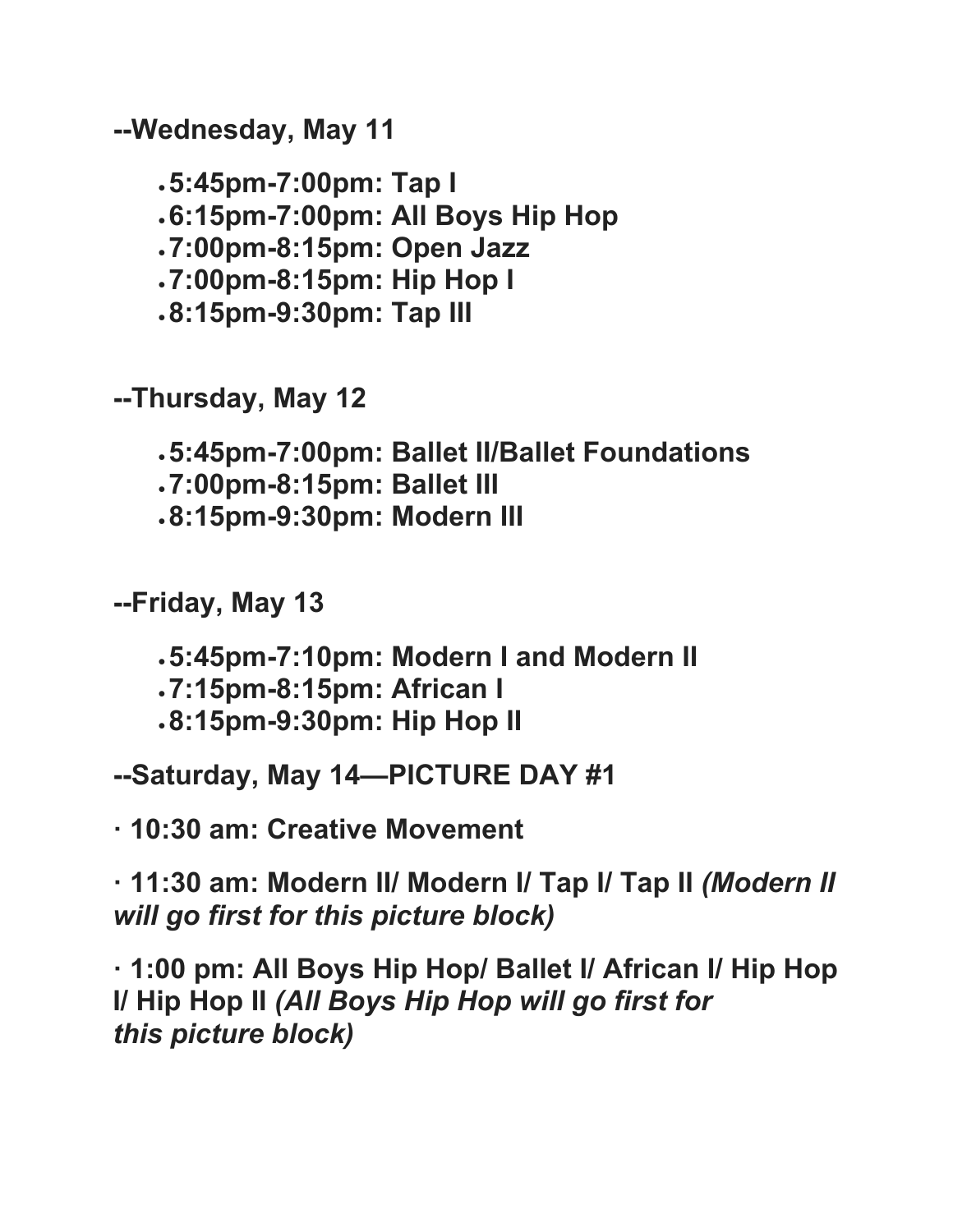## *\*\*\*Week May 16-21, 2022*

**--Monday, May 16**

- •**5:45pm-7:00pm: Mini & Jr Stands for May 21st Comp**
- •**7:00pm-8:15pm: Field Show for May 21st Comp**
- •**8:15pm-9:15pm: Stands in the Stands for May 21st Comp**

**--Tuesday, May 17**

- •**5:45pm-7:00pm: Mini & Jr Stands for May 21st Comp**
- •**7:00pm-8:15pm: Field Show for May 21st Comp**
- •**8:15pm-9:15pm: Stands in the Stands for May 21st Comp**

**--Wednesday, May 18**

- •**6:00pm-6:45pm: Creative Movement**
- •**6:00pm-7:15pm: Ballet I**
- •**7:15pm-8:45pm: All MAY 21st COMPETING DANCERS (MINIS will be done by 7:45pm)**

**--Thursday, May 19—PICTURE DAY #2**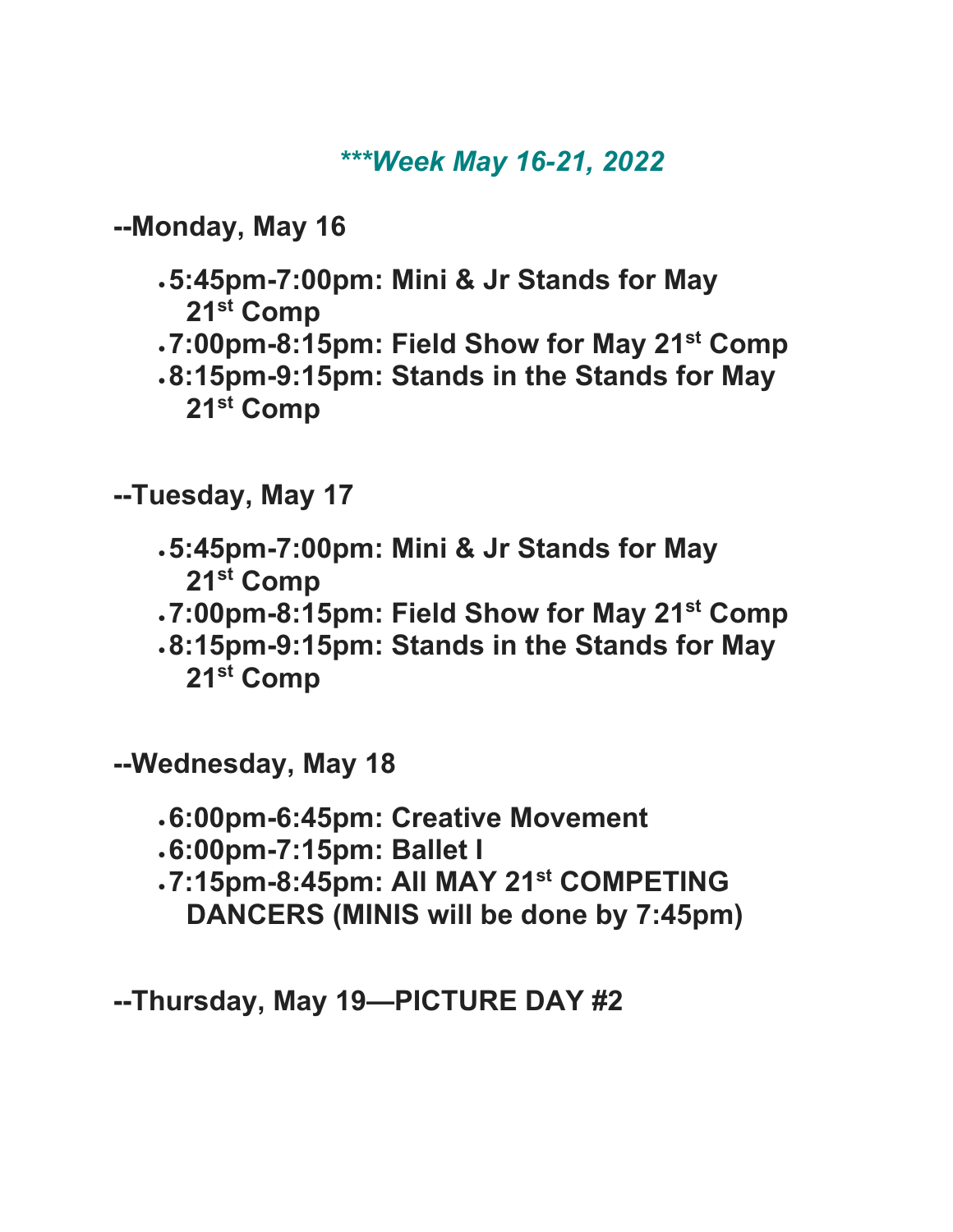**· 5:45 pm: Ballet Foundations/ Ballet II/ Ballet III** *(Ballet Foundations & Ballet II will go first in this picture block)*

**· 6:45 pm: Open Jazz/ Tap III** *(Open Jazz will go first for this picture block)*

**· 7:30 pm: African II/ Hip Hop III/ Modern III** *(African II will go first for this picture block)*

**--Friday, May 20**

•**5:45pm-8:00pm: All MAY 21st COMPETING DANCERS---ALL ELITE COMPETING DANCERS NEED TO BRING ALL COMPETITION ITEMS ON THIS DAY IN THEIR DANCE BAG INCLUDING MAKEUP REQUIREMENT**

**--Saturday, May 21:**

•**STUDIO CLEANING (studio closed for cleaning)**

*\*\*\*Week May 23-28, 2022*

**--Monday, May 23**

•**5:45pm-7:00pm: ALL Elite Company Members**

- •**6:45pm-8:00pm: Modern I**
- •**8:00pm-9:00pm: Modern II**

**--Tuesday, May 24**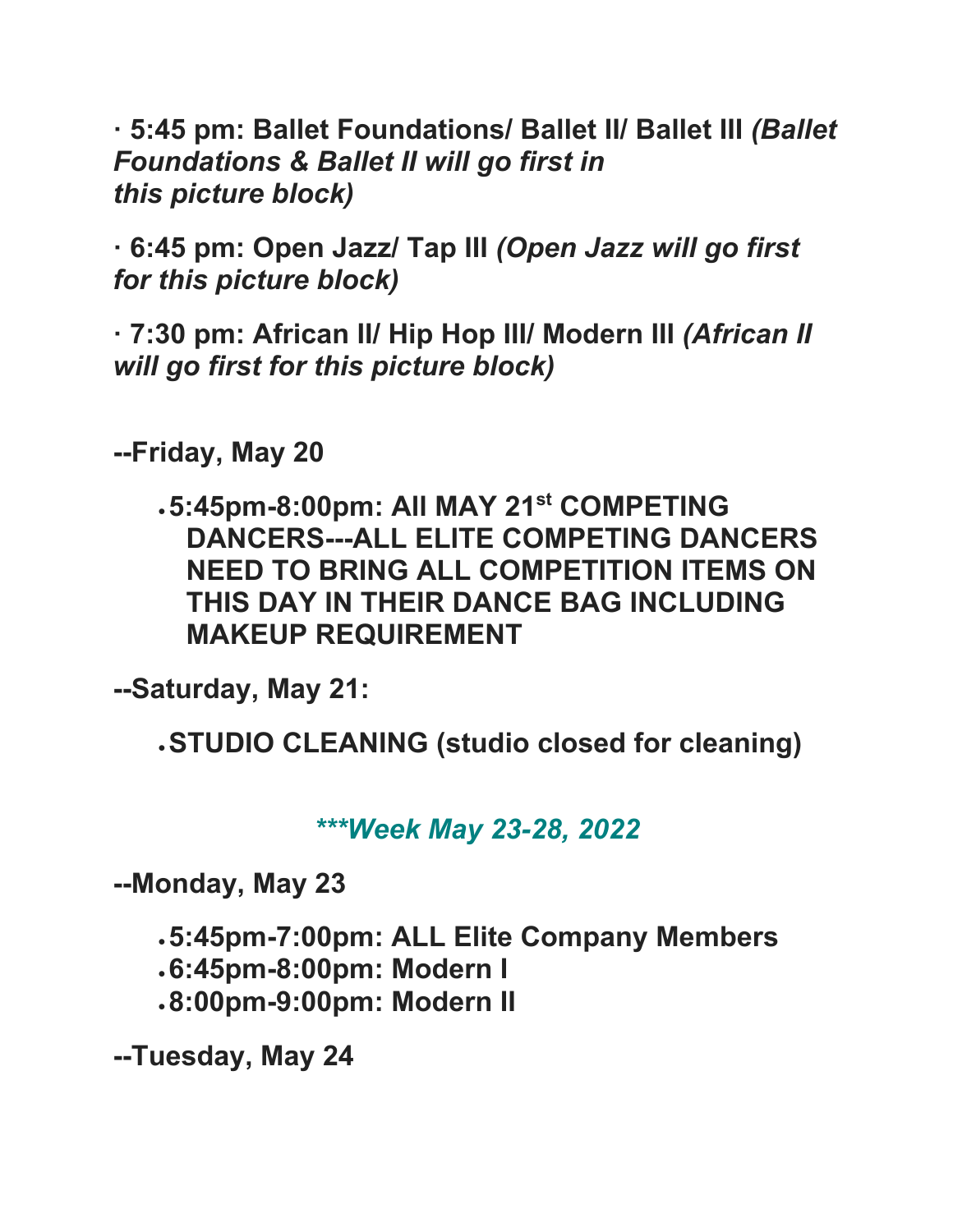•**5:45pm-7:00pm: Tap II (Small Studio)** •**5:45pm-7:15pm: Modern III** •**7:15pm-8:30pm: Open Jazz** •**8:30pm-9:30pm: Tap III**

**--Wednesday, May 25**

•**5:45pm-6:45pm: Tap I** •**6:15pm-7:15pm: All Boys Hip Hop (Small Studio)** •**6:45pm-7:45pm: Hip Hop I** •**7:45pm-8:45pm: Hip Hop II**

**--Thursday, May 26**

•**5:45pm-6:45pm: Ballet I**

- •**Ballet II/Ballet Foundations**
- •**6:45pm-8:00pm: Ballet II/Ballet Foundations**
- •**8:00pm-9:15pm: Ballet III**

**--Saturday, May 28**

- •**10:00am-10:45am: Creative Movement**
- •**10:00am-11:00am: Ballet I**
- •**11:00am-12:15pm: African I & African II**
- •**12:15pm-1:15pm: Modern II**
- •**1:15pm-2:30pm: Hip Hop I**
- •**2:30pm-4:30pm: ALL Elite Performing Company Members**

## *\*\*\*Week May 30-June 4, 2022*

**--Monday, May 30**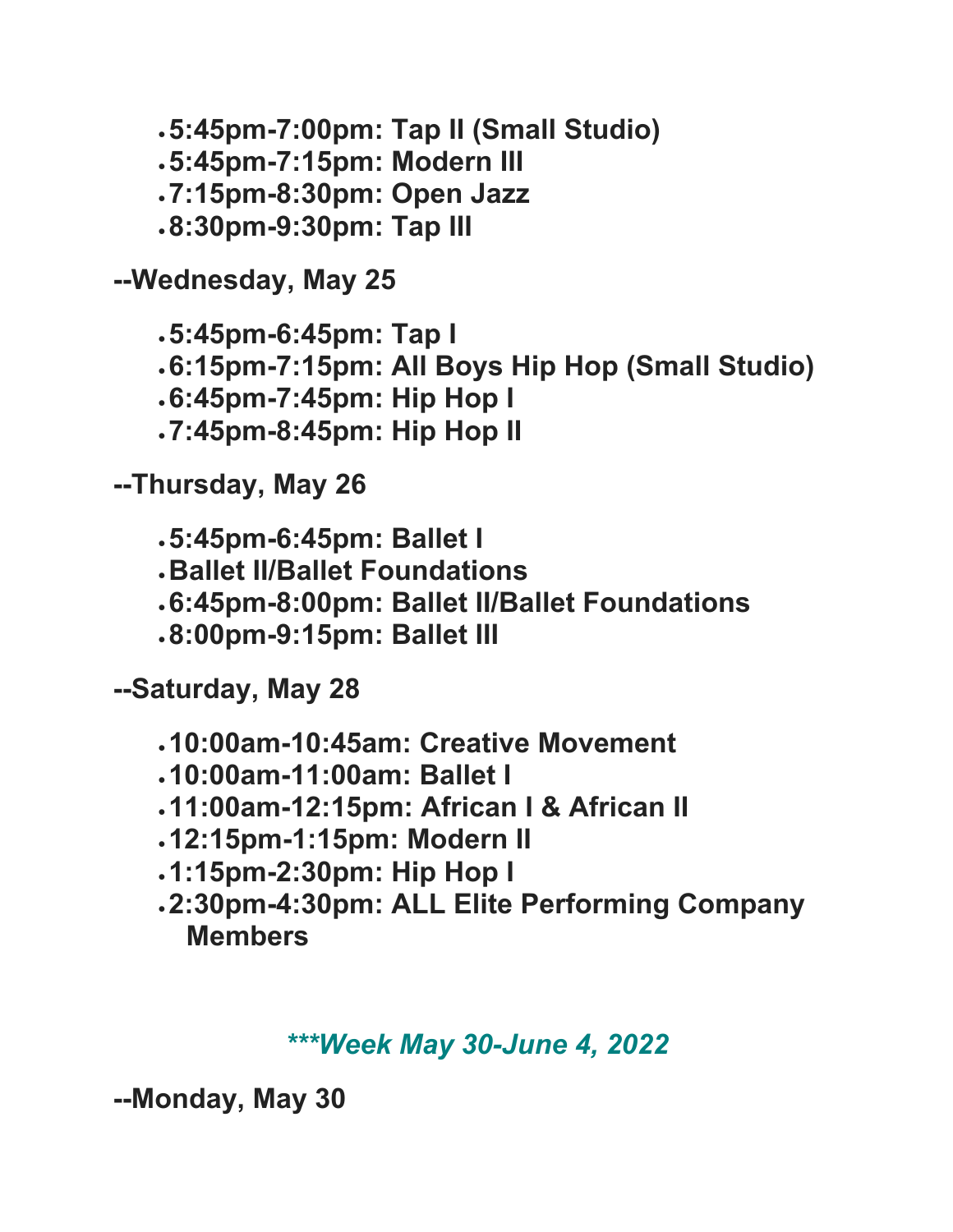•**5:45pm-7:00pm: ALL Elite Company Members** •**6:45pm-8:00pm: Modern I** •**8:00pm-9:00pm: Modern II**

**--Tuesday, May 31**

•**5:45pm-7:00pm: Hip Hop III** •**5:45pm-7:15pm: Modern III** •**7:15pm-8:30pm: Open Jazz** •**8:30pm-9:30pm: Tap III**

**--Wednesday, June 1**

•**5:45pm-6:45pm: Tap I** •**6:15pm-7:15pm: All Boys Hip Hop (Small Studio)**

- •**6:45pm-7:45pm: Hip Hop I**
- •**7:45pm-8:45pm: Tap II (Small Studio)**
- •**7:45pm-8:45pm: Hip Hop II**

**--Thursday, June 2**

•**5:45pm-6:45pm: Ballet I**

- •**Ballet II/Ballet Foundations**
- •**6:45pm-8:00pm: Ballet II/Ballet Foundations**
- •**8:00pm-9:15pm: Ballet III**

**--Saturday, June 4**

•**10:00am-10:45am: Creative Movement**

- •**10:00am-11:00am: Ballet I**
- •**11:00am-12:15pm: African I & African II**
- •**12:15pm-1:15pm: Modern II**
- •**1:15pm-2:30pm: Hip Hop I**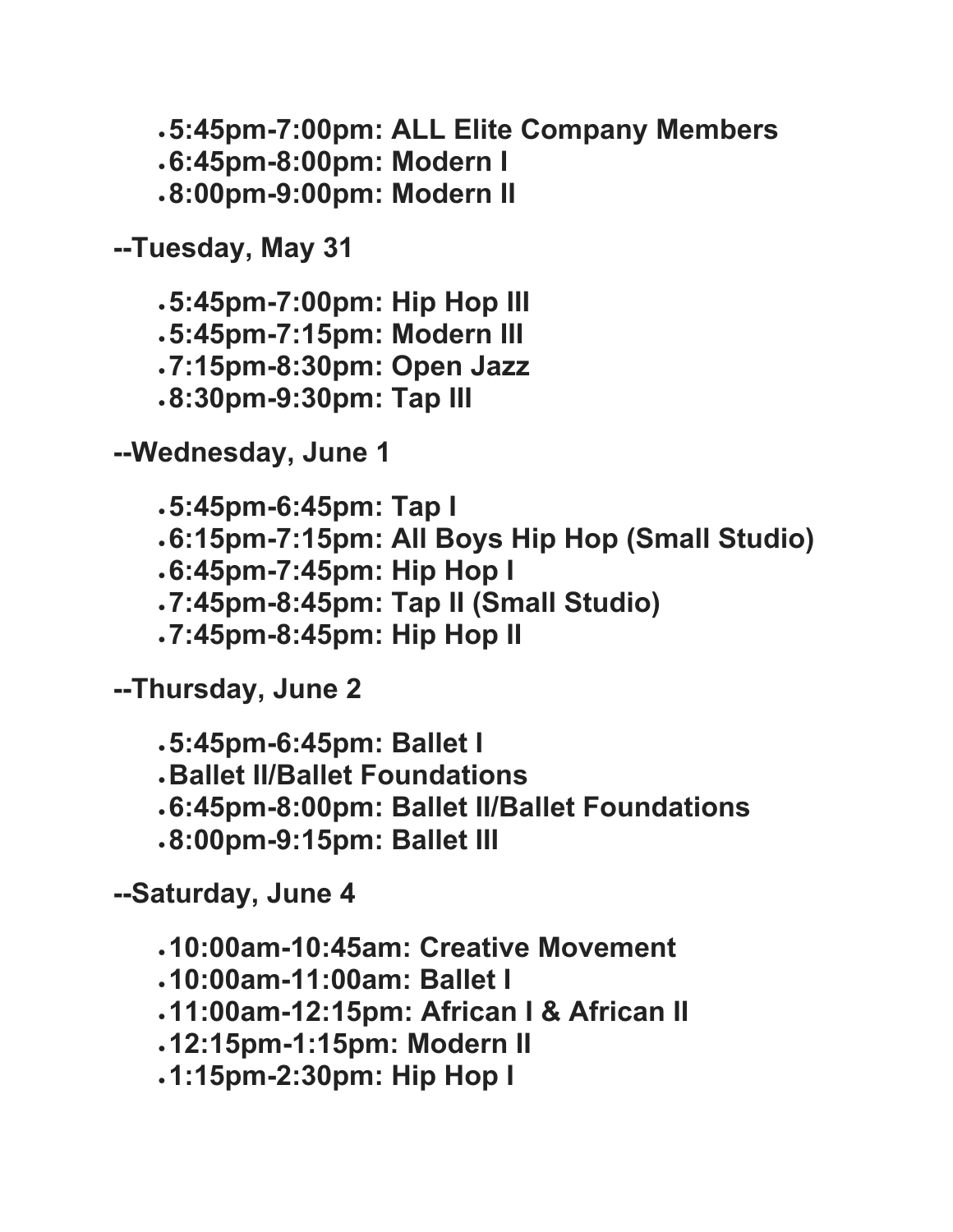•**2:30pm-4:30pm: ALL Elite Performing Company Members**

*\*\*\*Week June 5-11, 2022*

**--Sunday, June 5**

•**AWARDS SNEAKER BALL @ 3:00pm at Savannah Rapids in the Rapids Room**

**--Monday, June 6**

•**5:45pm-7:00pm: ALL Elite Company Members**

•**6:45pm-8:00pm: Modern I**

•**8:00pm-9:00pm: Modern II**

**--Tuesday, June 7**

•**5:45pm-7:00pm: Hip Hop III** •**5:45pm-7:15pm: Modern III** •**7:15pm-8:30pm: Open Jazz** •**8:30pm-9:30pm: Tap III**

**--Wednesday, June 8**

•**5:45pm-6:45pm: Tap I** •**6:15pm-7:15pm: All Boys Hip Hop (Small Studio)** •**6:45pm-7:45pm: Hip Hop I** •**7:45pm-8:45pm: Tap II (Small Studio)**

•**7:45pm-8:45pm: Hip Hop II**

**--Thursday, June 9**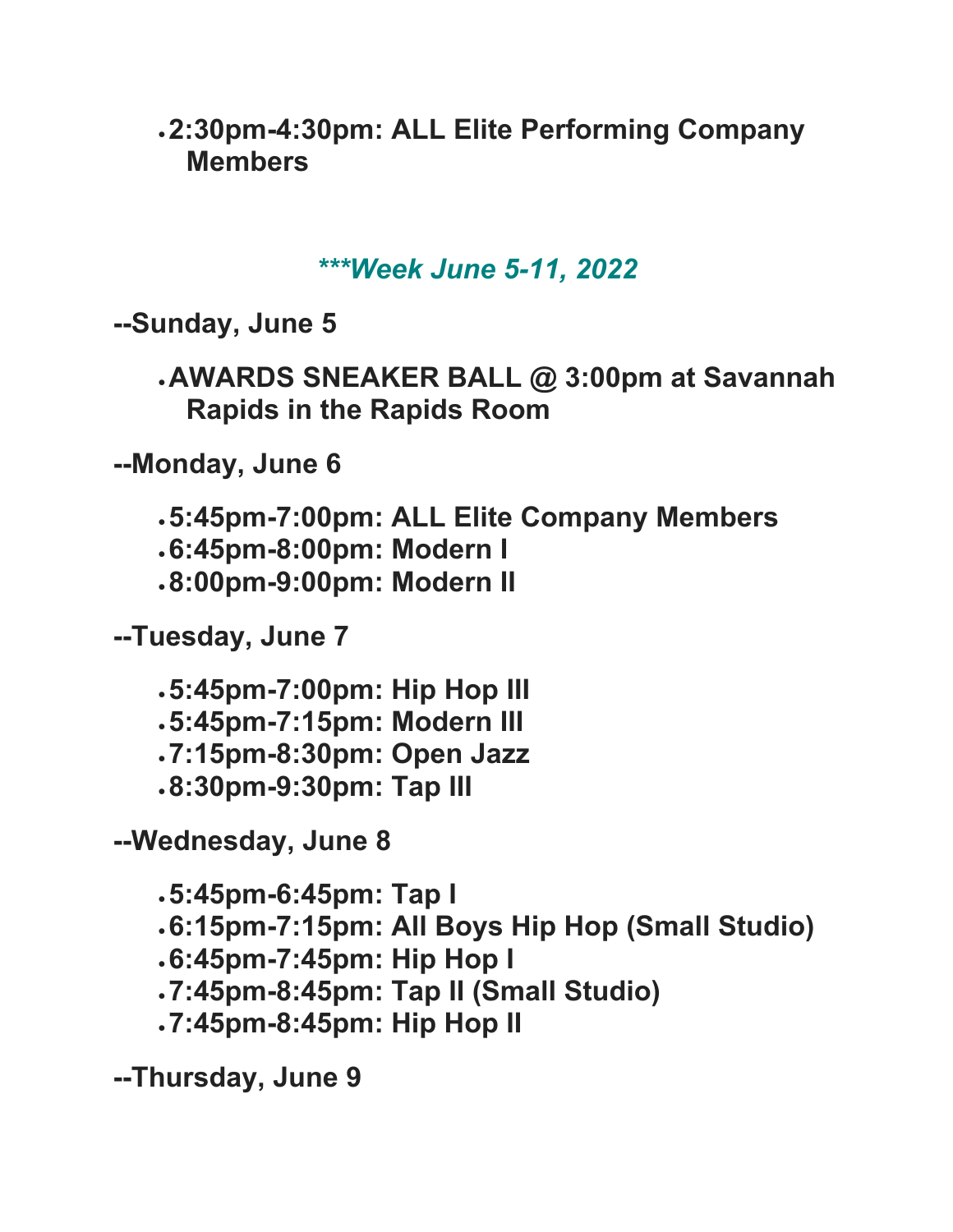•**5:45pm-6:45pm: Ballet I**

- •**Ballet II/Ballet Foundations**
- •**6:45pm-8:00pm: Ballet II/Ballet Foundations**
- •**8:00pm-9:15pm: Ballet III**

**--Friday, June 10**

•

•**6:00pm-6:45pm: Creative Movement/Tap**

•**6:45pm-7:45pm: Ballet I**

**--Saturday, June 11**

- •**10:00am-10:45am: Creative Movement**
- •**10:00am-11:00am: Ballet I**
- •**12:30pm CALL TIME: ELITE COMPANY MEMBERS: Perform at Cutno Dance Center Recital—Show starts at 1:00pm. We will be performing NEW Field Show (all members), and Aria's Solo**

## *\*\*\*Week June 13-18, 2022*

**--Monday, June 13**

- •**5:45pm-6:45pm: ALL Elite Company Members**
- •**6:45pm-8:00pm: Modern I/ African I/ Hip Hop I/ All Boys Hip Hop**
- •**8:00pm-9:15pm: Modern II/ Hip Hop II/African II**

**--Tuesday, June 14**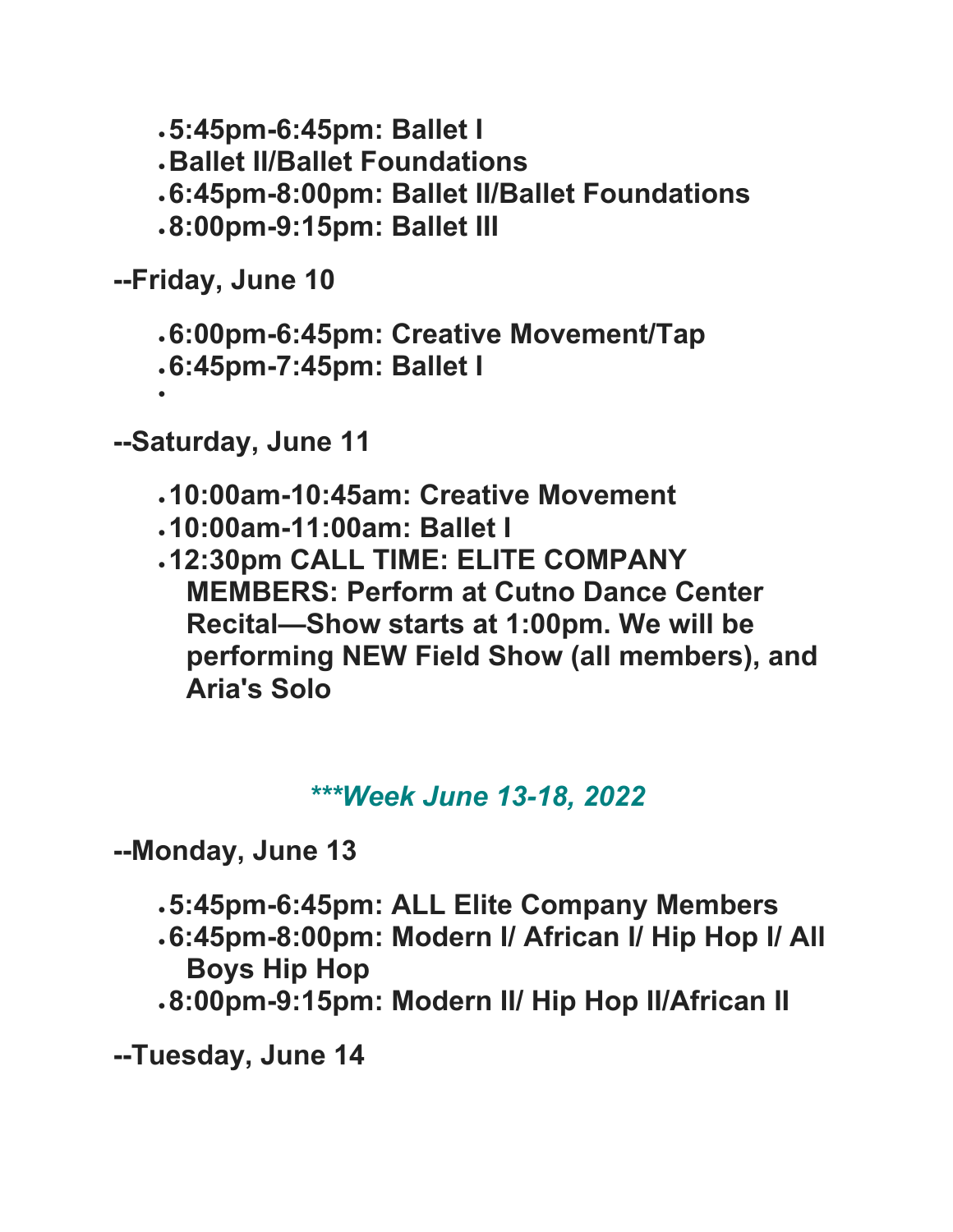•**6:00pm-6:45pm: Creative Movement/ Tap**

•**6:45pm-8:15pm: Modern III**

•**8:15pm-9:30pm: Tap I/ Tap II/ Tap III/ Open Jazz**

**--Wednesday, June 15**

•**5:45pm-6:45pm: Ballet I**

- •**6:45pm-8:00pm: Ballet II/Ballet Foundations**
- •**8:00pm-9:15pm: Ballet III**

**--Thursday, June 16:** *DRESS REHEARSAL*

- •*6:00 pm-6:30 pm: Creative Movement Class--- ARRIVAL TIME: 5:30pm at the theatre*
- •*6:30 pm-8:30 pm: All Level I, II, and III classes & All Boys Hip Hop and Open Jazz---ARRIVAL TIME: 6:00 pm at the theatre*
- •*6:30 pm-9:30 pm: Elite Performing Company Members---ARRIVAL TIME: 6:00 pm at the theatre*

**All dancers (except Creative Movement dancers) need to bring their costumes with them to Dress Rehearsal on Thursday, June 16th. Please DO NOT bring your new tights as they may rip before the show.**

**--Friday, June 17:** *FREE DAY! RELAX!*

**--Saturday, June 18:** *SHOW DAY! Show starts at 2:30pm*